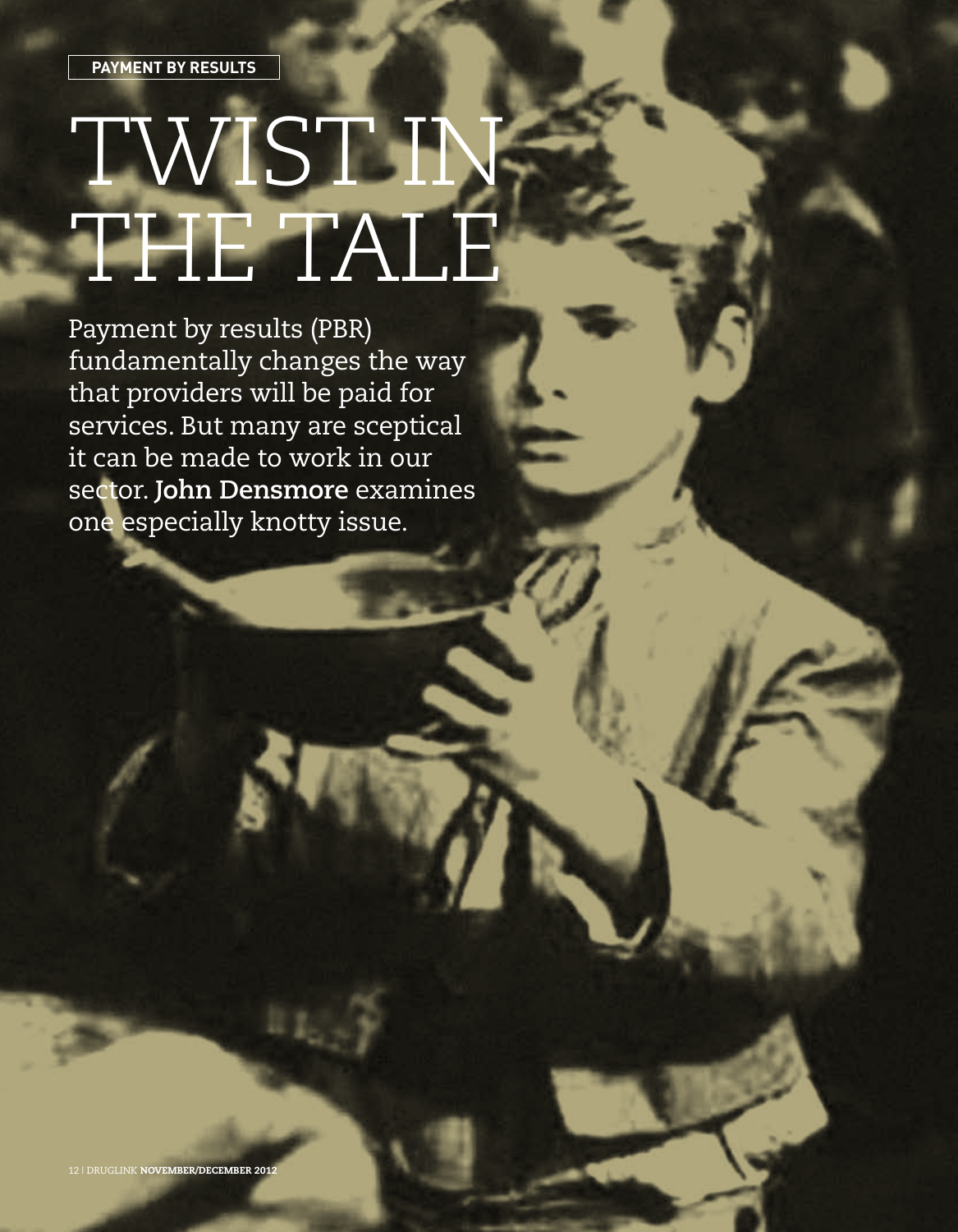PBR will change the funding of service provision by providing payment for an agreed outcome, such as abstinence, instead of the traditional way which pays upfront for an activity, such as treatment or counselling. The idea is to 'incentivise' service providers into focusing on the results of their interventions and to let market forces sort out who does it best at the best price. How the service provider achieves the result is up to them. The hope is that enterprise and initiative will find innovative ways of achieving outcomes, cutting bureaucracy and costs. PBR could also provide interim payments for milestones along the way to the final outcome, such as drug free urine samples from service users who are on a substitute prescription but who cannot yet claim abstinence from all drugs. The appeal to the coalition government is that PBR seems to tick all the boxes – application of market forces, the transfer of risk to the provider instead of the funder, a promise of efficiency and hoped-for reduction of cost, and even the use of private rather than public money. It looks good on paper but how will it work in practice?

# **Playing the game**

There is general agreement that 'gaming' can undermine any PBR scheme. This is the process whereby providers might play the system for financial advantage. Even those who support PBR appreciate that gaming is inevitable. To prevent or reduce gaming, the Department of Health (DH) set up the independent Gaming Commission on Drug and Alcohol Recovery PBR Pilots in August 2011. They were given a short period to report and had a limited brief "to identify gaming opportunities within the Drug and Alcohol (D&A) pilot schemes, and to recommend how these might be eradicated or minimised". They reported the possibility of "creaming" (deliberately choosing service users who they think are likely to achieve a payment for reaching a target), "parking" (providing a minimal service to those who they think will not achieve a payment) and other methods of gaming. The Commission was not asked to find definitive responses to gaming but they did suggest two principal responses. The first is an independent Local Area Single and Referral Services (LASARS) which will make the initial assessment and refer on to the most appropriate service, which they hope will prevent "creaming" and make a more objective assessment of the complexity of a case (which could

extract a higher payment) than is likely to be achieved by the service provider. The second is a robust auditing service within the local area to keep an eye on the claims of service providers in extracting payments.

WHO IS MOST likely to achieve payments for abstinence quickly – an occasional problematic cannabis user who uses only cannabis or an injecting heroin user of SFVFRAI YFARS?

Both of these responses have major problems, some of which have already been identified by the Commission. Will LASARS have the expertise to make an accurate assessment? Often new clients may not tell you everything that is relevant until they think they can trust you. Many new service users come in saying "I've come for a script" and when asked how long they think they will need it, the answer is often optimistic, either from lack of experience in achieving and maintaining abstinence or possibly because they think that is what you want to hear. Without continuing contact with the client, how will LASARS workers learn from their experience?

Auditing will be almost impossible in individual cases where the claim is for abstinence, because of the difficulties and time required to find former service users, abstinent or not, 12 months after the end of treatment. The best that can be done is to audit on a statistical basis. Auditors should certainly become suspicious of claims of increases in abstinence of 15 or 20% in only a year but will have no way to check these claims. In addition, the new LASARS and auditors will be expensive, using money that could be used for service provision.

### **Defining outcomes**

A first attempt at defining outcomes and how they will be achieved was made by the DH in their recent *Recovery Payment by Results Pilots – Final Outcome Definitions.* Trying to be fair and trying to respond to

the concerns of treatment providers, the DH devised a system which nevertheless risks being bureaucratic and possibly unworkable. The payment outcomes for the PBR pilots started last year are grouped into three domains:

**Domain 1** Free from drug(s) of dependence **Domain 2** Offending **Domain 3** Health and wellbeing outcomes

Domain 1 will have 4 levels. Each level is defined and also has eligibility criteria. All drugs are treated equally – opiates, cocaine, cannabis, alcohol and so forth. This already presents a significant anomaly. Who is most likely to achieve payments for abstinence quickly – an occasional problematic cannabis user who uses only cannabis or an injecting heroin user of several years? It takes no account of "recovery capital", so someone with a good education, no criminal record, a good job and family support will earn the same payment as someone who has a long criminal history, no family, never in regular employment, little education and homeless. No prizes for predicting the client who is most likely to produce the highest payment.

There are two stages within the first domain: abstinence from all presenting substances in any two TOP reviews will receive a payment as will planned exit from the treatment component of the recovery journey. The big financial prize will be for "discharge from treatment successfully (free of drugs) of dependence and does not re-present for treatment or within the criminal justice system (taken onto the DIP/ prison caseload) in the following 12 months". But is the service user really abstinent? Did he go out and score after the last appointment? Was he arrested and jailed in another town the next week and did not return for help for that reason, or maybe he just moved? Has he changed to internet drugs – legal or not? What about alcohol – is he now alcohol dependent? If he is, how do you know? What happens about relapse? Do service users get only one chance to achieve these milestones; how many relapses are they allowed? What about a benzodiazepine prescription from a GP? The questions go on indefinitely, the system becomes more and more complex and more information is required.

Even now drug workers groan under